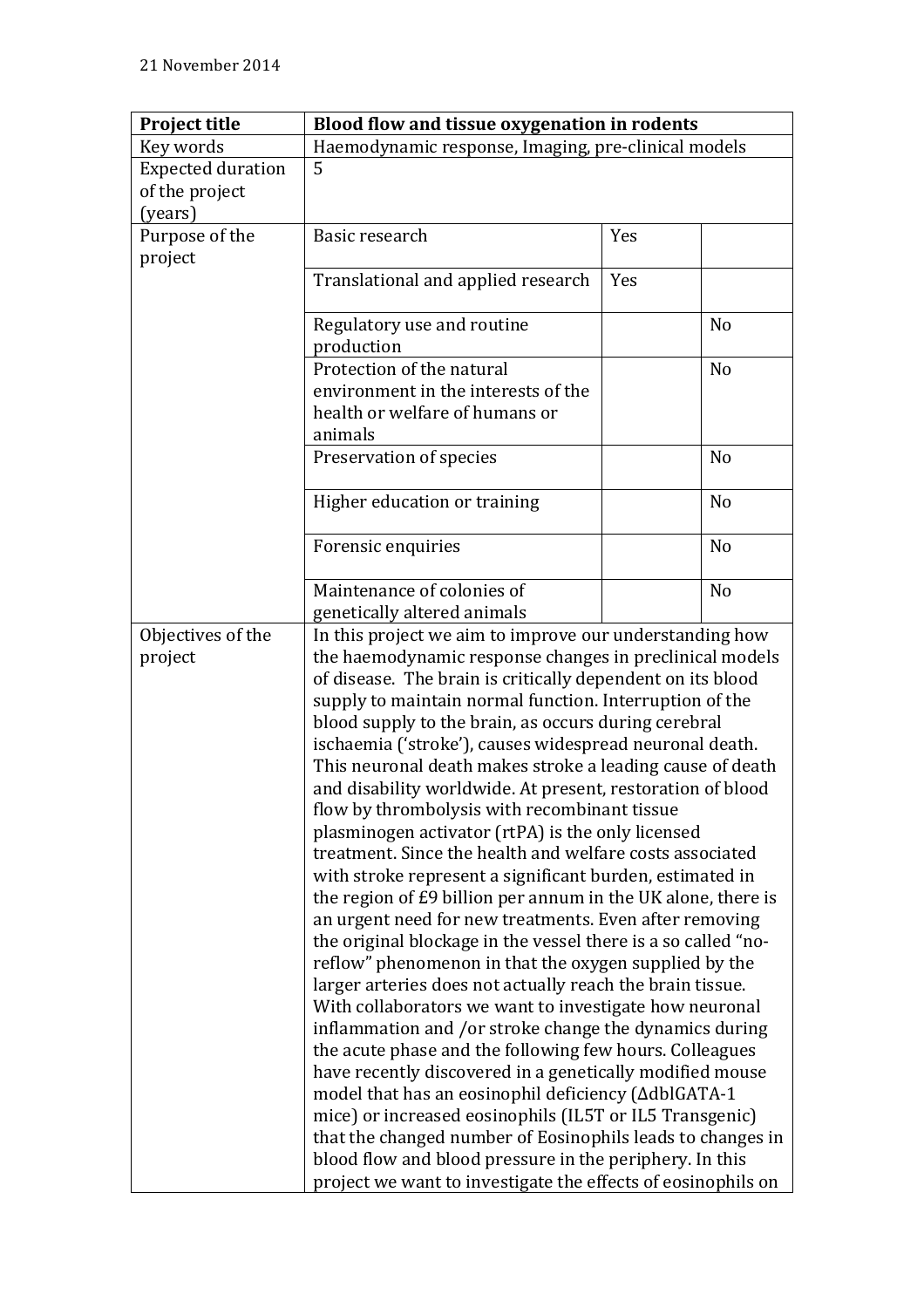|                                                                                                                                          | blood flow in the brain and in the periphery like the<br>mesentery. This is important to understand as the changes<br>to blood flow induced by different eosinophil                                                                                                                                                                                                                                                                                                                                                         |  |
|------------------------------------------------------------------------------------------------------------------------------------------|-----------------------------------------------------------------------------------------------------------------------------------------------------------------------------------------------------------------------------------------------------------------------------------------------------------------------------------------------------------------------------------------------------------------------------------------------------------------------------------------------------------------------------|--|
|                                                                                                                                          | concentrations might be a clue why for example patients<br>with inflammation have a worse outcome after stroke.                                                                                                                                                                                                                                                                                                                                                                                                             |  |
| <b>Potential benefits</b><br>likely to derive<br>from this project                                                                       | Outcomes from this research can inform the development<br>of new treatment strategies in stroke patients.                                                                                                                                                                                                                                                                                                                                                                                                                   |  |
| Species and<br>approximate<br>numbers of<br>animals expected<br>to be used, and<br>anticipated period<br>of time                         | Over 5 years we estimate to use about 300 mice and 100<br>rats.                                                                                                                                                                                                                                                                                                                                                                                                                                                             |  |
| <b>Expected adverse</b><br>effects and the<br>likely/expected<br>level of severity.<br>What will happen<br>to the animals at<br>the end. | All animals will be maintained under general anaesthesia<br>throughout the experiment. The animals will be<br>terminated at the end of the experiment. Therefore the<br>severity of the experiment is non recovery. Animals will be<br>monitored continuously for changes in physiological status<br>together with regular testing for withdrawal responses to<br>maintain surgical levels of anaesthesia and analgesia.<br>Appropriate measures to maintain surgical anaesthesia<br>will be taken immediately if required. |  |
|                                                                                                                                          | Animals will be killed by a Schedule 1 method at the<br>designated establishment.                                                                                                                                                                                                                                                                                                                                                                                                                                           |  |
|                                                                                                                                          | AND/OR                                                                                                                                                                                                                                                                                                                                                                                                                                                                                                                      |  |
|                                                                                                                                          | Animals will be killed by terminal anaesthesia during<br>which they will be perfused transcardially.                                                                                                                                                                                                                                                                                                                                                                                                                        |  |
|                                                                                                                                          | <b>OR</b>                                                                                                                                                                                                                                                                                                                                                                                                                                                                                                                   |  |
|                                                                                                                                          | Decapitation of anaesthetised animals.                                                                                                                                                                                                                                                                                                                                                                                                                                                                                      |  |
| <b>Application of the</b><br>3 Rs                                                                                                        |                                                                                                                                                                                                                                                                                                                                                                                                                                                                                                                             |  |
| 1. Replacement                                                                                                                           | The experiments proposed in this work involve the                                                                                                                                                                                                                                                                                                                                                                                                                                                                           |  |
| Why do animals<br>need to be used,                                                                                                       | recording of neuronal activation and imaging of intrinsic<br>signals in the rodent cortex. At the moment there is no                                                                                                                                                                                                                                                                                                                                                                                                        |  |
| and why non-                                                                                                                             | alternative to in vivo studies to obtain information about                                                                                                                                                                                                                                                                                                                                                                                                                                                                  |  |
| animal alternatives                                                                                                                      | the hemodynamic response of the brain and the underlying                                                                                                                                                                                                                                                                                                                                                                                                                                                                    |  |
| cannot be used.                                                                                                                          | cortical activity and how this changes with disease.<br>Currently there are no in vitro models or systems that                                                                                                                                                                                                                                                                                                                                                                                                              |  |